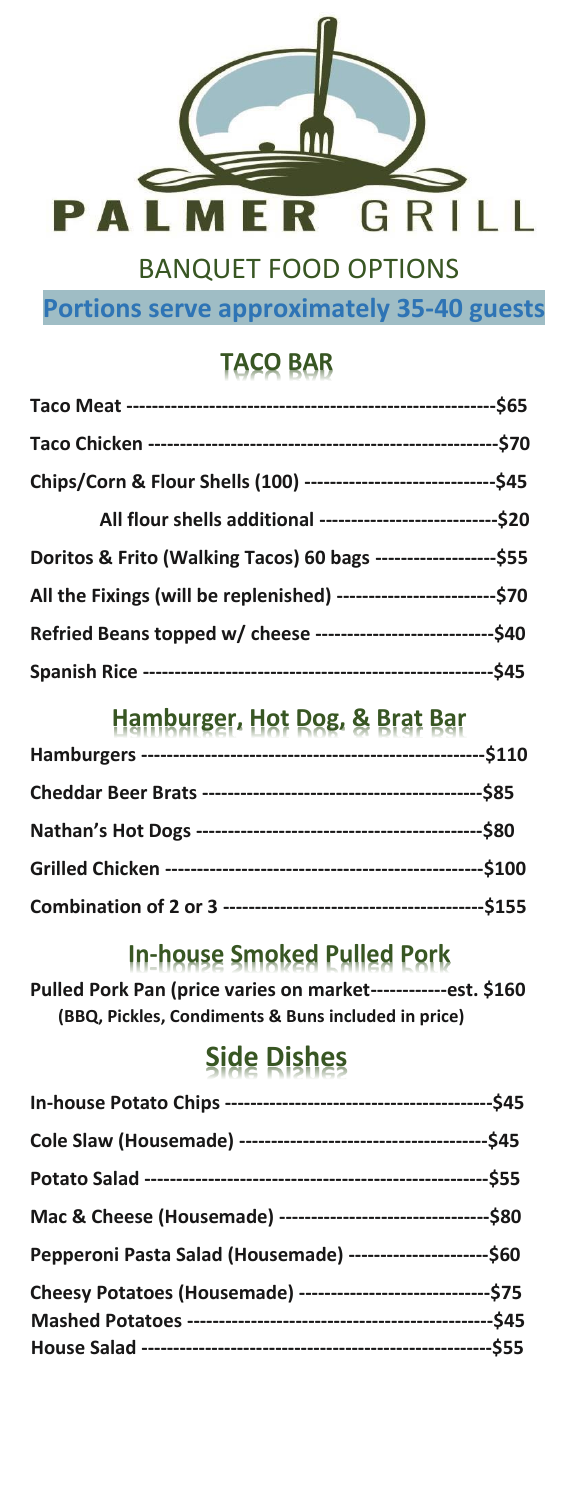## **Banquet Food Options Continued**

#### **Pasta Bar**

### **Baked Potato Bar**

| Topping Options: Butter, Sour Cream, Bacon, Onion,    |
|-------------------------------------------------------|
| Shredded Cheese, Chives, Salsa, Pesto, Alfredo, Nacho |
| Cheese, Ham, Chicken, Sausage, Pepperoni              |

### **Breakfast and Brunch Buffets Available**

**Eggs Bacon Sausage Cheesy Potatoes Fresh Fruit Yogurt Bar Biscuits & Gravy Assorted Pastries Waffles Mini Pancakes** 

> Please feel free to ask if you have any "FOOD for THOUGHT"

**Rental Fees: Palmer Grill \$500 Pavilion \$300** 

*Fees are waived if the Food and Drink purchase exceed the rental amount.* 

> **Questions regarding catering you can reach Michelle at Mclarke@bettendorf.org**

> > **Palmer Grill 2999 Middle Road Bettendorf, Iowa 52722**